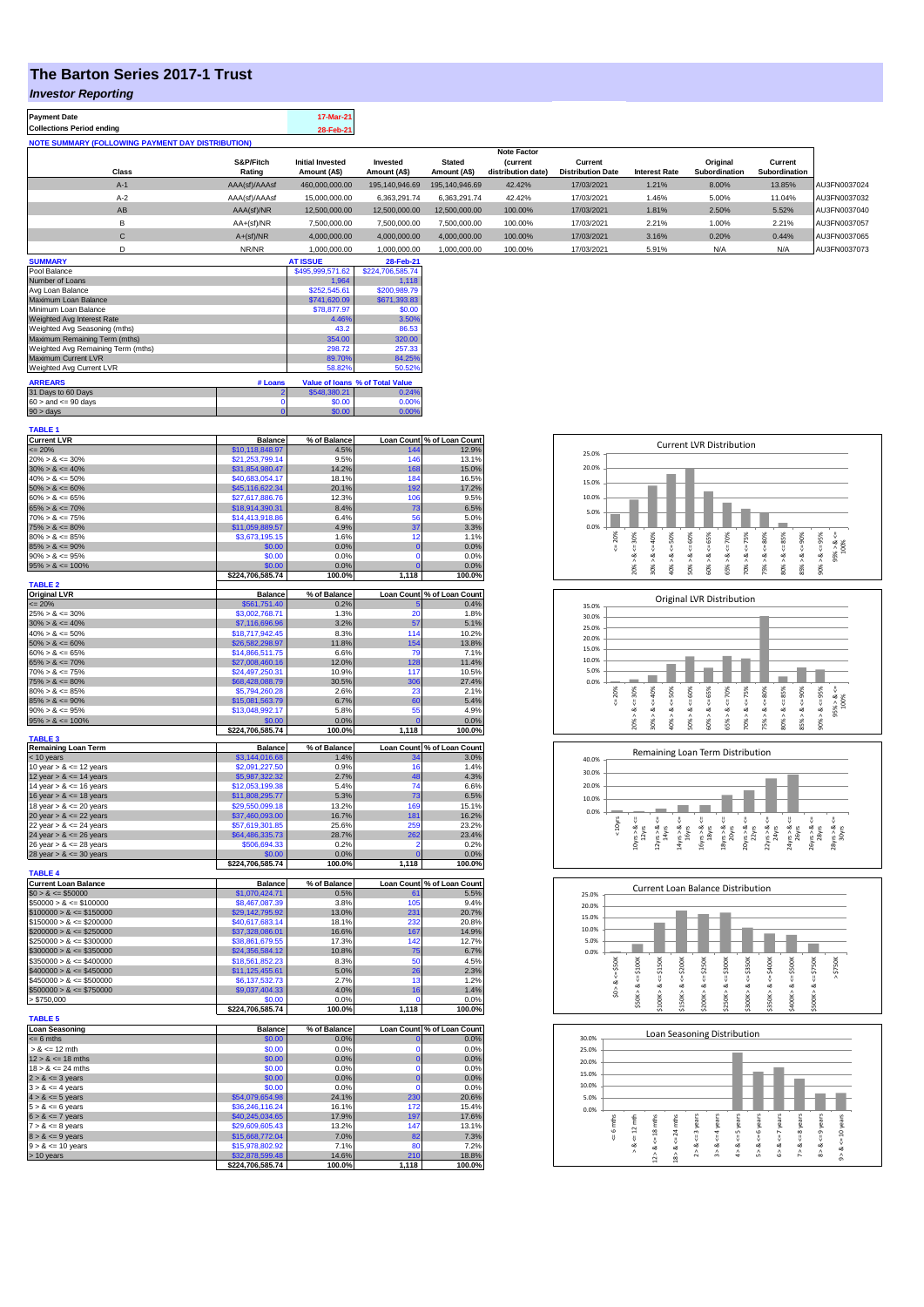## **The Barton Series 2017-1 Trust**

## *Investor Reporting*

| <b>Payment Date</b>                                             |                                     | 17-Mar-21                |                   |                                       |
|-----------------------------------------------------------------|-------------------------------------|--------------------------|-------------------|---------------------------------------|
| <b>Collections Period ending</b>                                |                                     | 28-Feb-21                |                   |                                       |
| TABLE 6                                                         |                                     |                          |                   |                                       |
| Postcode Concentration (top 10 by value)                        | <b>Balance</b>                      | % of Balance             | <b>Loan Count</b> | % of Loan Count<br>2.7%               |
| 2650                                                            | \$5.616.344.46                      | 2.5%                     | 30                |                                       |
| 2905                                                            | \$4,735,324.30                      | 2.1%                     | 19                | 1.7%                                  |
| 5108                                                            | \$4,414,279.14                      | 2.0%                     | 29                | 2.6%                                  |
| 2615                                                            | \$4,169,472.72                      | 1.9%                     | 18                | 1.6%                                  |
| 5109                                                            | \$3,747,384.93                      | 1.7%                     | 22<br>15          | 2.0%                                  |
| 2602<br>6210                                                    | \$3,565,863.71                      | 1.6%<br>1.6%             | 21                | 1.3%<br>1.9%                          |
| 5118                                                            | \$3,564,933.48<br>\$3,362,216.96    | 1.5%                     | 18                | 1.6%                                  |
| 6208                                                            | \$3,163,949.33                      | 1.4%                     | 12                | 1.1%                                  |
| 2323                                                            | \$3,013,990.55                      | 1.3%                     | 13                | 1.2%                                  |
|                                                                 |                                     |                          |                   |                                       |
| <b>TABLE 7</b>                                                  |                                     |                          |                   |                                       |
| <b>Geographic Distribution</b>                                  | <b>Balance</b>                      | % of Balance             | <b>Loan Count</b> | % of Loan Count                       |
| <b>Australian Capital Territory</b>                             | \$38,944,097.18                     | 17.3%                    | 170               | 15.2%                                 |
| New South Wales                                                 | \$36,024,113.43                     | 16.0%                    | 170               | 15.2%                                 |
| Northern Territory<br>Queensland                                | \$807,916.79<br>\$6,667,209.11      | 0.4%<br>3.0%             | 4<br>31           | 0.4%<br>2.8%                          |
| South Australia                                                 | \$92,087,227.32                     | 41.0%                    | 524               | 46.9%                                 |
| Tasmania                                                        | \$0.00                              | 0.0%                     | 1                 | 0.1%                                  |
| Victoria                                                        | \$4,832,366.62                      | 2.2%                     | 22                | 2.0%                                  |
| Western Australia                                               | \$45,343,655.29                     | 20.2%                    | 196               | 17.5%                                 |
|                                                                 | \$224,706,585.74                    | 100.0%                   | 1,118             | 100.0%                                |
| <b>TABLE 8</b>                                                  |                                     |                          |                   |                                       |
| Metro/Non-Metro/Inner-City                                      | <b>Balance</b>                      | % of Balance             | <b>Loan Count</b> | % of Loan Count                       |
| Metro                                                           | \$178,269,456.81                    | 79.3%                    | 878               | 78.5%                                 |
| Non-metro                                                       | \$46,125,814.17                     | 20.5%                    | 238               | 21.3%                                 |
| Inner city                                                      | \$311,314.76                        | 0.1%                     |                   | 0.2%                                  |
|                                                                 | \$224,706,585.74                    | 100.0%                   | 1,118             | 100.0%                                |
| <b>TABLE 9</b>                                                  |                                     |                          |                   |                                       |
| <b>Property Type</b>                                            | <b>Balance</b>                      | % of Balance             |                   | Loan Count % of Loan Count            |
| <b>Residential House</b>                                        | \$206,057,917.59                    | 91.7%                    | 1015              | 90.8%                                 |
| <b>Residential Unit</b>                                         | \$16,841,014.69                     | 7.5%                     | 94                | 8.4%                                  |
| Rural                                                           | \$0.00                              | 0.0%                     | $\overline{0}$    | 0.0%                                  |
| Semi-Rural                                                      | \$0.00                              | 0.0%                     | $\mathbf 0$       | 0.0%                                  |
| <b>High Density</b>                                             | \$1,807,653.46                      | 0.8%                     |                   | 0.8%                                  |
| TABLE 10                                                        | \$224,706,585.74                    | 100.0%                   | 1,118             | 100.0%                                |
| <b>Occupancy Type</b>                                           | <b>Balance</b>                      | % of Balance             |                   | Loan Count % of Loan Count            |
| <b>Owner Occupied</b>                                           | \$182,474,904.95                    | 81.2%                    | 898               | 80.3%                                 |
|                                                                 |                                     |                          |                   |                                       |
|                                                                 |                                     |                          |                   |                                       |
| Investment                                                      | \$42,231,680.79                     | 18.8%                    | 220               | 19.7%                                 |
| <b>TABLE 11</b>                                                 | \$224,706,585.74                    | 100.0%                   | 1,118             | 100.0%                                |
| <b>Employment Type Distribution</b>                             | <b>Balance</b>                      | % of Balance             |                   | Loan Count % of Loan Count            |
| Contractor                                                      | \$3,874,966.64                      | 1.7%                     | 21                | 1.9%                                  |
| Pay-as-you-earn employee (casual)                               | \$9,160,168.66                      | 4.1%                     | 51                |                                       |
| Pay-as-you-earn employee (full time)                            | \$170,821,051.32                    | 76.0%                    | 823               |                                       |
| Pay-as-you-earn employee (part time)                            | \$17,485,090.31                     | 7.8%                     | 92                |                                       |
| Self employed                                                   | \$10,465,763.54                     | 4.7%                     | 52                |                                       |
| No data                                                         | \$12,899,545.27                     | 5.7%                     | 79                | 4.6%<br>73.6%<br>8.2%<br>4.7%<br>7.1% |
| Director                                                        | \$0.00                              | 0.0%                     |                   |                                       |
|                                                                 | \$224,706,585.74                    | 100.0%                   | 1,118             |                                       |
| TABLE 12                                                        |                                     |                          |                   | 0.0%<br>100.0%                        |
| <b>LMI Provider</b>                                             | <b>Balance</b>                      | % of Balance             | 1051              |                                       |
| QBE                                                             | \$207,659,960.92                    | 92.4%                    |                   | Loan Count % of Loan Count<br>94.0%   |
| Genworth                                                        | \$17,046,624.82<br>\$224,706,585.74 | 7.6%<br>100.0%           | 67<br>1.118       | 6.0%<br>100.0%                        |
| TABLE 13                                                        |                                     |                          |                   |                                       |
| <b>Arrears</b>                                                  | <b>Balance</b>                      | % of Balance             | <b>Loan Count</b> | % of Loan Count                       |
| <= 0 days                                                       | \$220,574,298.92                    | 98.2%                    | 1101              | 98.5%                                 |
| $0 >$ and $\leq 30$ days                                        | \$3,583,906.61                      | 1.6%                     | 15                | 1.3%                                  |
| $30 >$ and $\leq 60$ days                                       | \$548,380.21                        | 0.2%                     | $\overline{2}$    | 0.2%                                  |
| $60 >$ and $\leq 90$ days                                       | \$0.00                              | 0.0%                     | $\Omega$          | 0.0%                                  |
| $90 > \text{days}$                                              | \$0.00                              | 0.0%                     | $\Omega$          | 0.0%                                  |
|                                                                 | \$224,706,585.74                    | 100.0%                   | 1,118             | 100.0%                                |
| TABLE 14                                                        |                                     |                          |                   |                                       |
| <b>Interest Rate Type</b>                                       | <b>Balance</b>                      | % of Balance             |                   | Loan Count % of Loan Count            |
| Variable                                                        | \$183,445,497.38                    | 81.6%                    | 933               |                                       |
| Fixed                                                           | \$41,261,088.36                     | 18.4%                    | 185<br>1.118      | 83.5%<br>16.5%                        |
| <b>TABLE 15</b>                                                 | \$224,706,585.74                    | 100.0%                   |                   |                                       |
|                                                                 | <b>Balance</b>                      |                          |                   |                                       |
| <b>Weighted Ave Interest Rate</b><br><b>Fixed Interest Rate</b> | 3.24%                               | <b>Loan Count</b><br>185 |                   |                                       |
|                                                                 |                                     |                          |                   |                                       |
| TABLE 16                                                        |                                     |                          |                   | 100.0%                                |
| <b>COVID-19 Impacted Loan</b>                                   | Impacted (#)                        | Impacted (%)             | Impacted (\$)     |                                       |
|                                                                 |                                     | 0.27%                    | \$900,085.02      |                                       |
|                                                                 |                                     |                          |                   |                                       |
| <b>TABLE 16</b><br>Foreclosure, Claims and Losses (cumulative)  | <b>Balance</b>                      | <b>Loan Count</b>        |                   |                                       |

| \$73,685.93 |                                     |
|-------------|-------------------------------------|
|             |                                     |
| \$70,056.08 |                                     |
|             |                                     |
|             |                                     |
|             |                                     |
|             | \$70,056.08<br>\$3,629.85<br>\$0.00 |

Please note: Stratified data excludes loans where the collateral has been sold and there is an LMI claim pending.